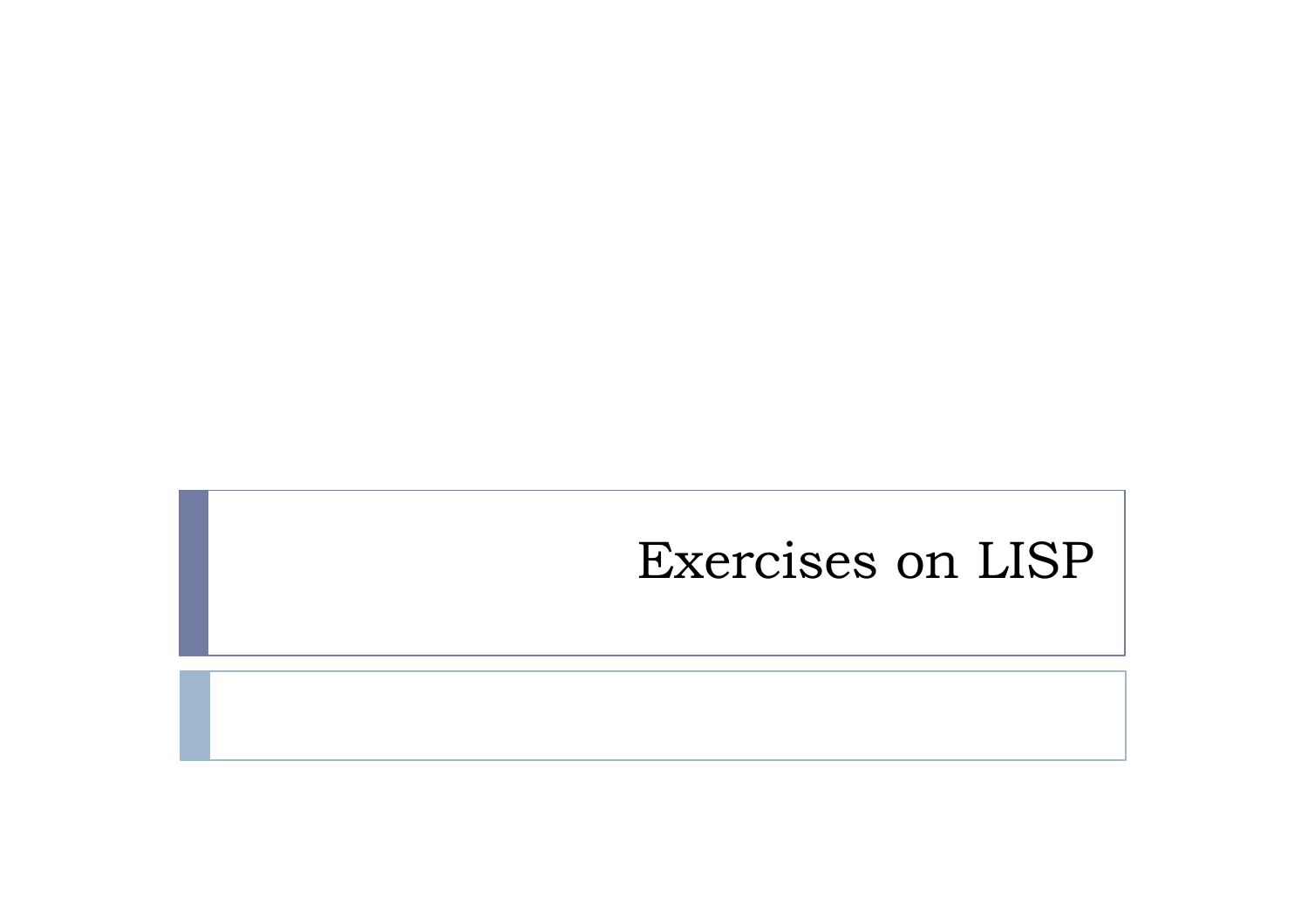## Exercises

- ▶ Define a function conta that counts the occurrences of an element in a list
- ▶ Define a function naturali that, given a number *n*, returns an ordered list with the first *n* natural numbers
- $\triangleright$  Define a function  $r$  ibalta that returns the reverse of a list
- $\blacktriangleright$  Define a function  $\mathtt{in}$ serisci that inserts a number in an ordered list
- $\blacktriangleright$  Given a list of integer, define a function quadrati that returns a list with their squares
- $\blacktriangleright$  Given a list of elements, define a function sonoListe that returns a list of Booleans that tell whether each element is a list
- } Given a list of groups of people and a list of couples of people, define a function gruppi that returns whether couple(s) are present in one or more groups